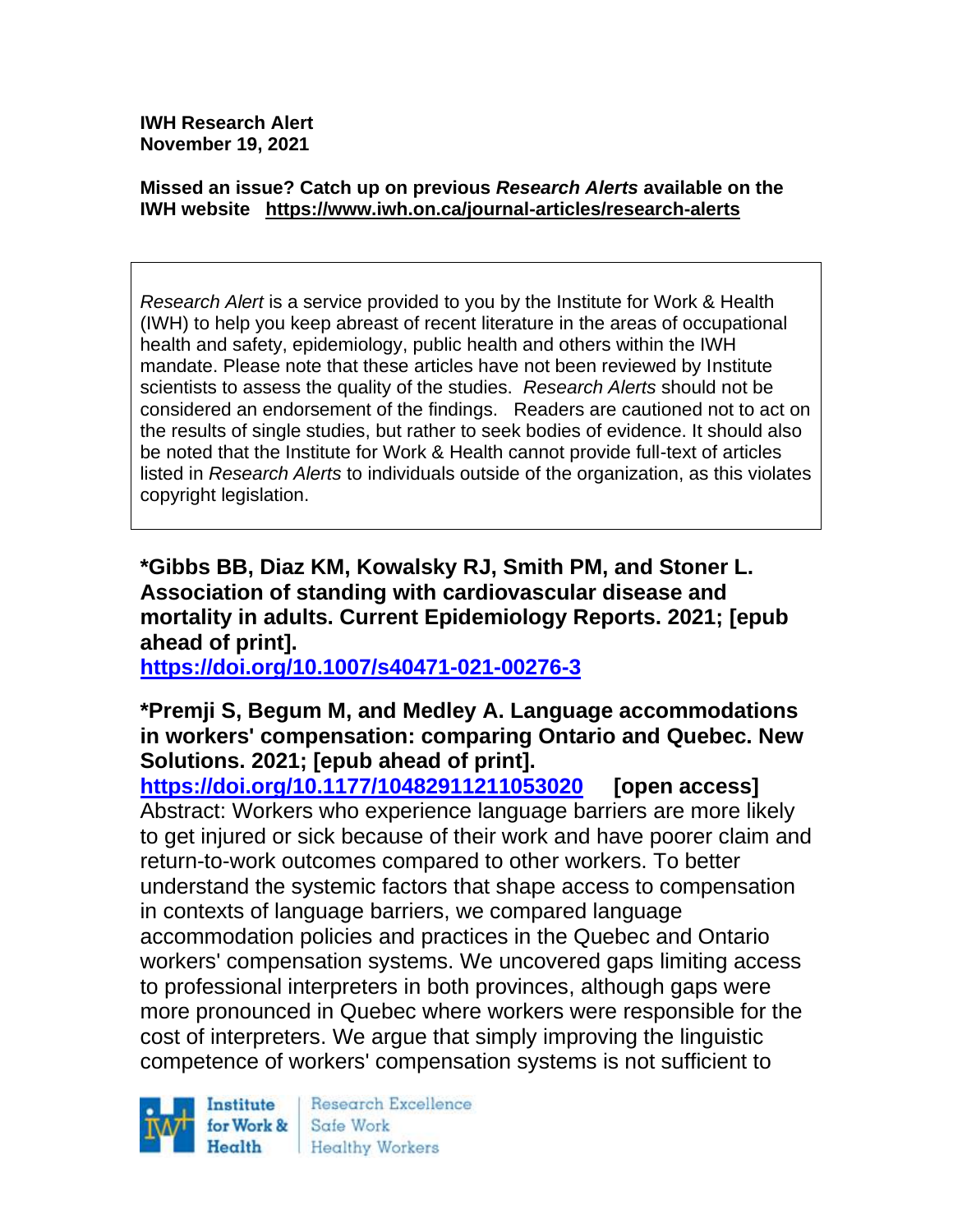tackle access barriers and must be accompanied by efforts to address the root causes of social and economic inequities for workers who experience language barriers

#### **\*Smith PM, Smith BT, Warren C, Shahidi FV, Buchan S, and Mustard C. The prevalence and correlates of workplace infection control practices in Canada between July and September 2020. Health Reports. 2021; 32(11):16-27.**

**<https://doi.org/10.25318/82-003-x202101000002-eng>** 

Abstract: BACKGROUND: There are important information gaps concerning the prevalence and distribution of infection control practices (ICPs) within workplaces continuing to operate during the COVID-19 pandemic. DATA AND METHODS: To address these gaps, this paper examines the prevalence of workplace ICPs among employed respondents to Statistics Canada's Labour Force Survey in the months of July, August and September 2020 (n = 53,316). The article also seeks to identify sociodemographic, occupational and workplace factors associated with the level and type of workplace ICPs. ICPs included the reorganization of the workplace to allow for physical distancing, increased access to hand sanitizer or handwashing facilities, enhanced cleaning protocols and access to personal protective equipment. Multivariable regression models were used to examine the number of ICPs in place and the absence of specific ICPs. RESULTS: Generally high levels of reported protections among workers (15% of the sample had three ICPs and 72% had four or more ICPs) were observed. However, certain subgroups of workers were less likely to have ICPs in place. These included workers who were male; those with lower levels of education, shorter job tenure, or non-permanent work; and those working in the agricultural, construction, transportation and warehousing, and education industries. INTERPRETATION: In a large sample of Canadian employees, generally high levels of workplace ICPs to reduce the transmission of COVID-19 were observed. Groups with lower levels of ICPs included workers at the start of their employment, workers with low levels of education, and certain industry groups

# **Aasdahl L, Vasseljen O, Gismervik SO, Johnsen R, and Fimland MS. Two-year follow-up of a randomized clinical trial of inpatient**

Institute Health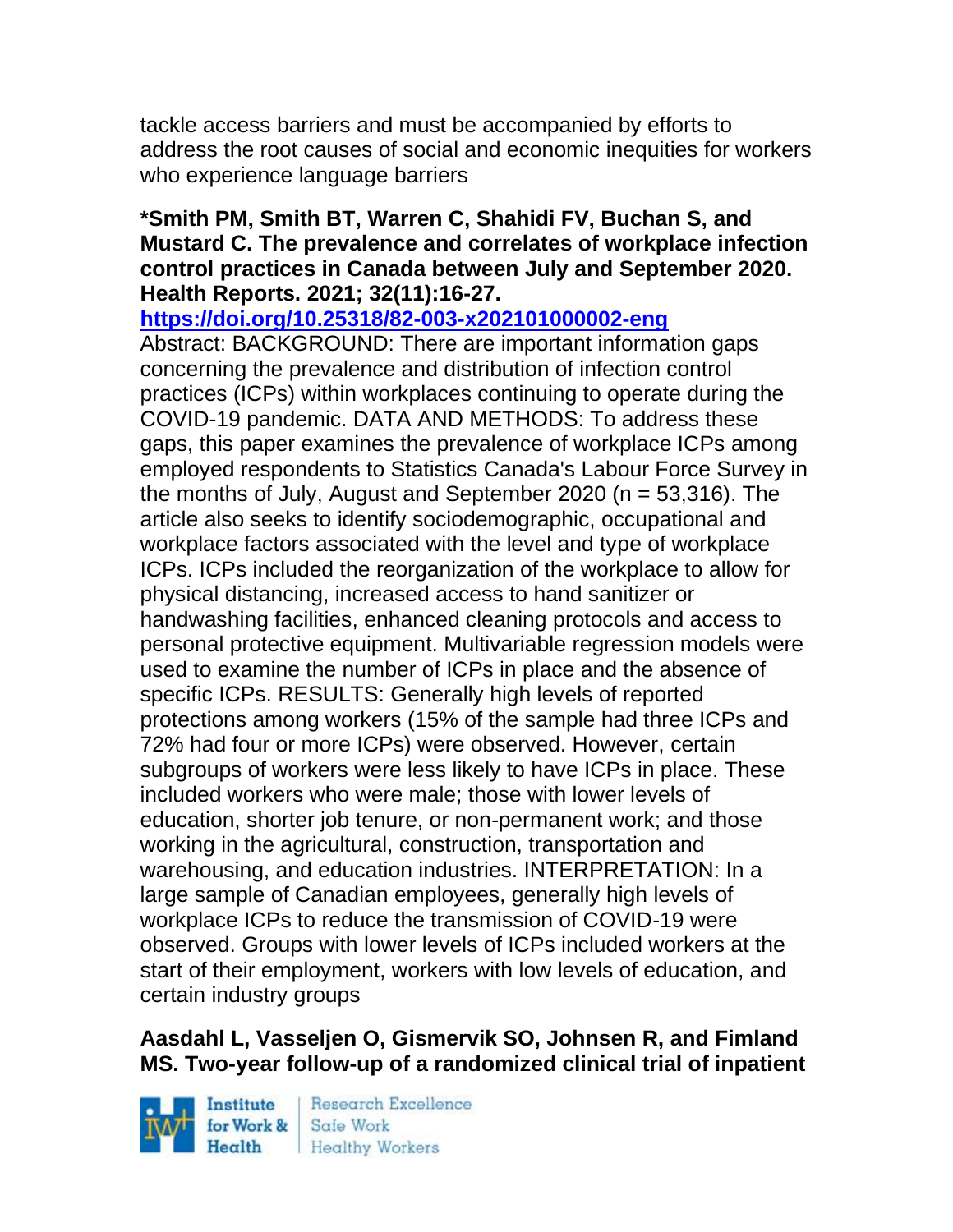#### **multimodal occupational rehabilitation vs outpatient acceptance and commitment therapy for sick listed workers with musculoskeletal or common mental disorders. Journal of Occupational Rehabilitation. 2021; 31(4):721-728.**

**<https://doi.org/10.1007/s10926-021-09969-4> [open access]** Abstract: Purpose There is a lack of results on long-term effects of return to work interventions. We previously reported that an inpatient multimodal occupational rehabilitation program (I-MORE) was more effective in reducing sickness absence and facilitating return to work (RTW) at 12 months follow-up compared to an outpatient program that consisted mainly of Acceptance and Commitment Therapy (O-ACT). We now report the 2-year outcome data. Methods A randomized clinical trial with parallel groups. Participants were 18-60 years old, sick listed with musculoskeletal, common mental or general/unspecified disorders. I-MORE lasted 3.5 weeks and consisted of ACT, physical training and work-related problem solving. O-ACT consisted mainly of 6 weekly sessions (2.5 h. each) of ACT in groups. Outcomes were cumulated number of days on medical benefits and time until sustainable RTW (1 month without medical benefits) during 2-years of follow-up, measured by registry data. Results For the 166 randomized participants, the median number of days on medical benefits was 159 (IQR 59-342) for I-MORE vs 249 days (IQR 103-379; Mann-Whitney U test,  $p = 0.07$ ), for O-ACT. At 2 years, 40% in I-MORE received long-term benefits (work assessment allowance) vs 51% in O-ACT. The crude hazard ratio (HR) for sustainable RTW was 1.59 (95% CI 1.04-2.42,  $p = 0.03$ ) and the adjusted HR 1.77 (95% CI 1.14-2.75,  $p = 0.01$ ), in favor of I-MORE. Conclusions The 2-year outcomes show that I-MORE had long-term positive effects on increasing work participation for individuals sick listed with musculoskeletal and mental disorders. Further follow-up and economic evaluations should be performed..

#### **Bertilsson M, Klinkhammer S, Staland-Nyman C, and De Rijk A. How managers find out about common mental disorders among their employees. Journal of Occupational & Environmental Medicine. 2021; 63(11):975-984.**

# **<https://doi.org/10.1097/JOM.0000000000002287>**

Abstract: OBJECTIVE: To explore how managers find out about common mental disorders (CMDs) among employees and

Institute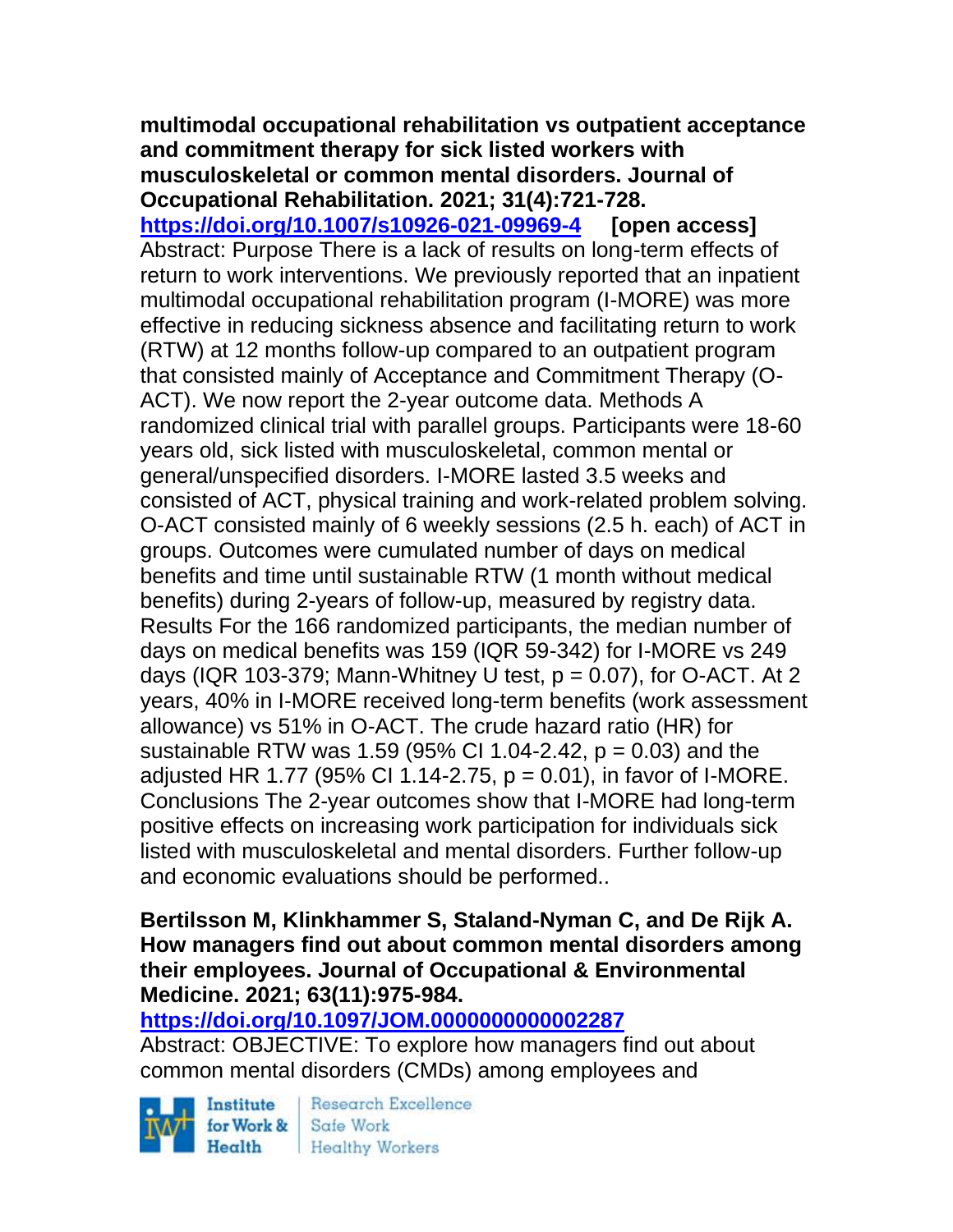associations with managers' work- and knowledge-related characteristics and attitude to CMDs. METHODS: Data from an online survey in 2017 with Swedish managers (n=1810) were used. Different ways managers find out about CMDs were measured, and multivariate logistic regression analysis was conducted for associations with manager characteristics. RESULTS: Few managers found out about CMDs themselves; another source was more common, for example, employees' self-disclosure. Managers' overseeing fewer subordinates and those with a negative attitude to depression were more likely to find out about CMDs themselves. The significance of mental health training and education could not be established. CONCLUSION: Managers' awareness about employees' CMDs mainly came about through employees' self-disclosure. Managers' attitudes and work conditions were related to the way of finding out

### **Duchaine CS, Brisson C, Talbot D, Gilbert-Ouimet M, Trudel X, Vezina M, et al. Cumulative exposure to psychosocial stressors at work and global cognitive function: the PROspective Quebec Study on Work and Health. Occupational and Environmental Medicine. 2021; 78(12):884-892.**

# **<https://doi.org/10.1136/oemed-2021-107407>**

Abstract: OBJECTIVES: Psychosocial stressors at work have been proposed as modifiable risk factors for mild cognitive impairment (MCI). This study aimed to evaluate the effect of cumulative exposure to psychosocial stressors at work on cognitive function. METHODS: This study was conducted among 9188 white-collar workers recruited in 1991-1993 (T1), with follow-ups 8 (T2) and 24 years later (T3). After excluding death, losses to follow-up and retirees at T2, 5728 participants were included. Psychosocial stressors at work were measured according to the Karasek's questionnaire. Global cognitive function was measured with the Montreal Cognitive Assessment. Cumulative exposures to low psychological demand, low job control, passive job and high strain job were evaluated using marginal structural models including multiple imputation and inverse probability of censoring weighting. RESULTS: In men, cumulative exposures (T1 and T2) to low psychological demand, low job control or passive job were associated with higher prevalences of more severe presentation of MCI (MSMCI) at T3 (Prevalence ratios (PRs) and 95% CIs of 1.50

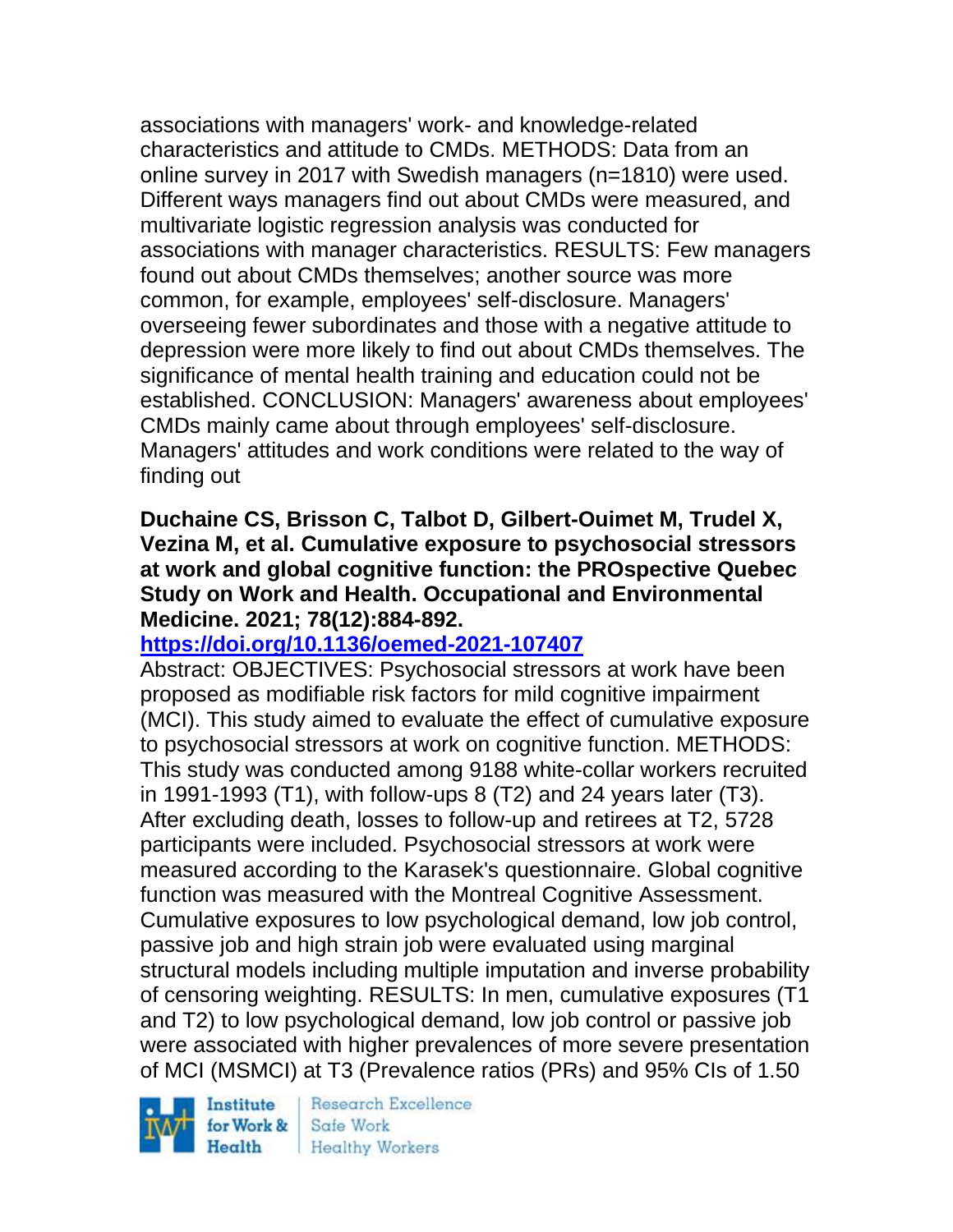(1.16 to 1.94); 1.38 (1.07 to 1.79) and 1.55 (1.20 to 2.00), respectively), but not with milder presentation of MCI. In women, only exposure to low psychological demand or passive job at T2 was associated with higher prevalences of MSMCI at T3 (PRs and 95% CI of 1.39 (0.97 to 1.99) and 1.29 (0.94 to 1.76), respectively). CONCLUSIONS: These results support the deleterious effect of a low stimulating job on cognitive function and the cognitive reserve theory. Psychosocial stressors at work could be part of the effort for the primary prevention of cognitive decline

**Graham M, Weale V, Lambert KA, Kinsman N, Stuckey R, and Oakman J. Working at home: the impacts of COVID 19 on health, family-work-life conflict, gender, and parental responsibilities. Journal of Occupational & Environmental Medicine. 2021; 63(11):938-943.** 

**<https://doi.org/10.1097/JOM.0000000000002337> [open access]** Abstract: OBJECTIVE: To examine the impact of working at home on general health, pain, stress, and work-family and family-work conflict, and differences based on gender and parental responsibilities. METHODS: A convenience sample of 658 adults completed an online questionnaire. Regression modeling examined the effects and interactions of gender and parental responsibility on general health, musculoskeletal discomfort/pain frequency and severity, stress, and work-family and family-work conflict. RESULTS: Women reported more pain and discomfort, regardless of the presence of children, than men with children. Women with children experienced increased stress compared with men with children. Women without children experienced less work-family conflict, and those without children experienced less family-work conflict than men with children. CONCLUSIONS: The impact on pain, stress, and work-family and family-work conflict, due to mandated working at home, is gendered and influenced by parental responsibilities

### **Guo YJ, Tang J, Li JM, Zhu LL, and Xu JS. Exploration of interventions to enhance return-to-work for cancer patients: a scoping review. Clinical Rehabilitation. 2021; 35(12):1674-1693. <https://doi.org/10.1177/02692155211021706>**

Abstract: Objective: With the increasing incidence and earlier onset of cancer, more and more cancer patients are facing the problems of

Institute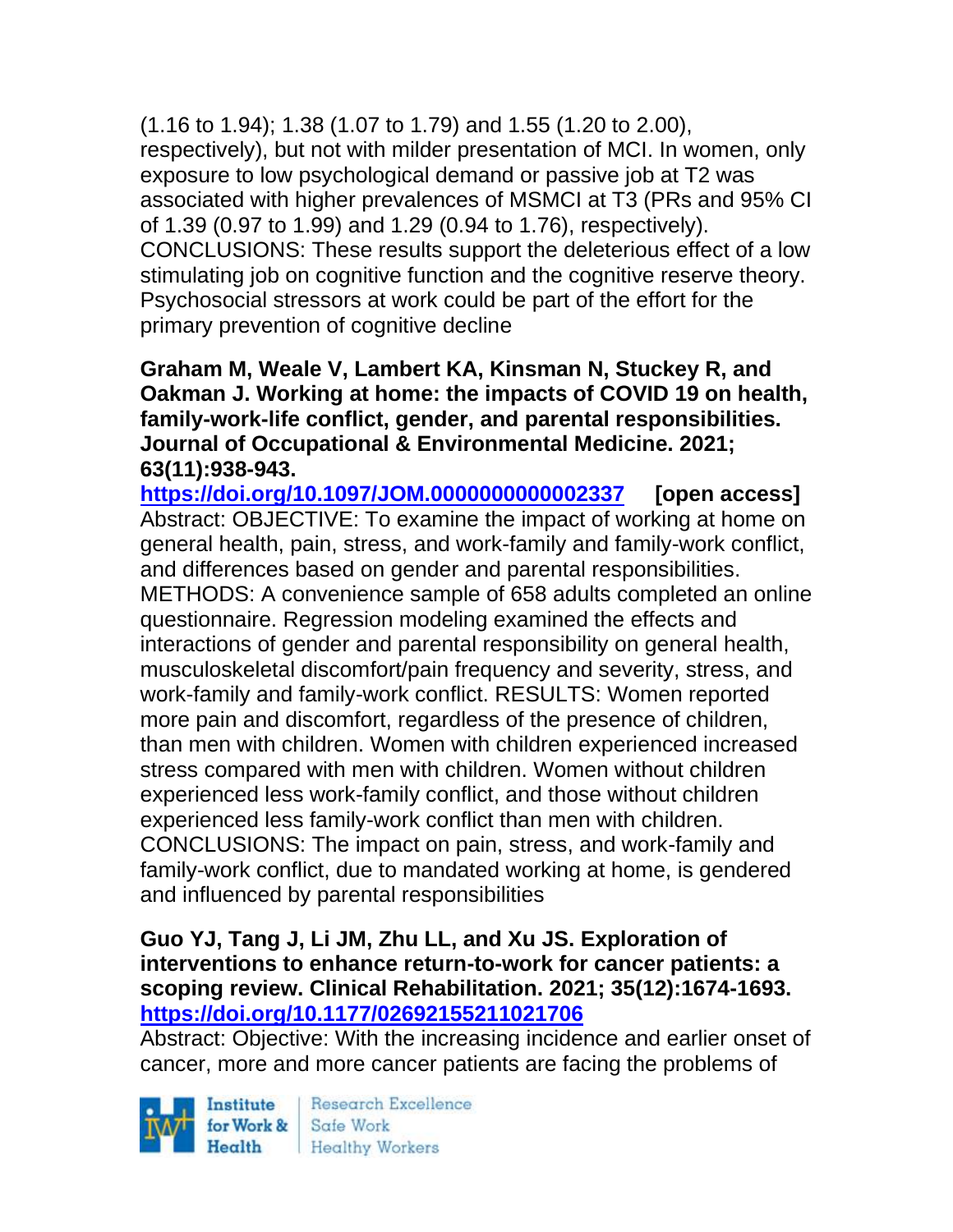return-to-work. This review is to explore the types, contents, and results of return-to-work interventions for cancer patients. Methods: This scoping review followed Arksey and O'Malley's framework and PRISMA-ScR List. Three Chinese databases and five English databases were searched from the establishment of databases to 31 March, 2021. Article selection and data extraction were conducted by two researchers. Results: Thirty-two studies and 1916 cancer patients with mainly breast and gastrointestinal cancer were included. According to the contents, interventions could be divided into four types: (1) physical interventions ( $n = 6$ ), including high-intensity exercise, low-to-moderate intensity exercise, yoga, and upper limb functional training, (2) psychological interventions ( $n = 2$ ), including early active individualized psychosocial support and mindfulnessbased recovery, (3) vocational interventions ( $n = 14$ ), including making work plans, educational leaflets, vocational consultations, electronic health intervention, and interventions targeting at employers, (4) multidisciplinary interventions ( $n = 10$ ), including any combination of above interventions. Physical exercises, making working plans, vocational consultations, educational leaflets, two combinations of vocational and physical interventions were validated to have positive results in enhancing cancer patients' return-to-work. Conclusions: Return-to-work interventions for cancer patients are diversified and can be divided into physical, psychological, vocational, and multidisciplinary interventions. Medical staffs can utilize physical exercises, making working plans, vocational consultation, educational leaflets, combinations of vocational and physical interventions to enhance cancer patients' return-to-work. Other interventions still need to be developed and validated.

**Lee WJ, Ko S, Bang YJ, Choe SA, Choi Y, and Preston DL. Occupational radiation exposure and cancer incidence in a cohort of diagnostic medical radiation workers in South Korea. Occupational and Environmental Medicine. 2021; 78(12):876-883. <https://doi.org/10.1136/oemed-2021-107452> [open access]** Abstract: Objectives: We investigated the association between protracted low-dose ionising radiation and the risk of cancer in medical radiation workers, the largest group of workers with occupational radiation exposures. Methods: Data of all South Korean diagnostic medical radiation workers enrolled at the National Dose

Institute for Work & Health

Research Excellence Safe Work **Healthy Workers**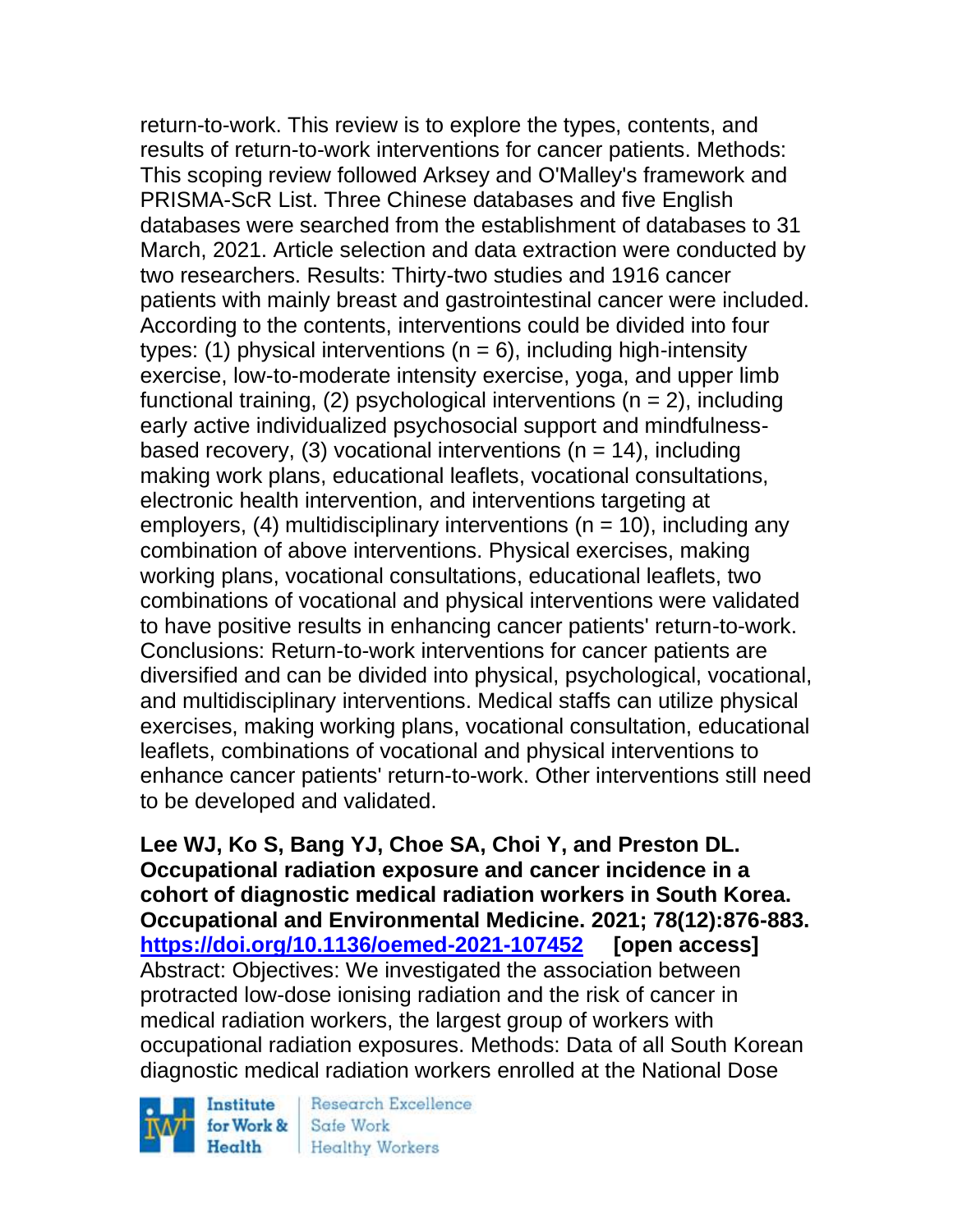Registry during 1996-2011 were merged with the death and cancer incidence data until 31 December 2017. SIRs, relative risks and excess relative risks (ERRs) for cancer were calculated to quantify the radiation dose-response relationship using Poisson regression models. Results: A total of 3392 first primary cancer cases were identified among 93 920 diagnostic medical radiation workers. The mean cumulative badge dose in the cohort was 7.20 mSv. The ERRs for solid cancer with a 5-year lag and haematopoietic cancers with a 2-year lag for all workers were 0.15 per 100 mGy (95% CI -0.20 to 0.51) and 0.09 per 100 mGy (95% CI -2.02 to 2.20), respectively. The ERRs for cancers did not significantly vary by job title, different lag years or after excluding thyroid and lung cancers. Sensitivity analyses restricted to workers employed for at least 1 year, or who were employed in or after 1996, or who had exposure to a cumulative badge dose of 1 mSv or more showed similar results. Conclusions: Occupational radiation doses were not significantly associated with cancer incidence among South Korean diagnostic medical radiation workers. However, cautious interpretation of ERRs is needed due to the limitations of short follow-up and low cumulative radiation doses.

**Liang Q, Zhou Z, Ye G, and Shen L. Unveiling the mechanism of construction workers' unsafe behaviors from an occupational stress perspective: a qualitative and quantitative examination of a stress-cognition-safety model. Safety Science. 2022; 145:105486.**

**<https://doi.org/10.1016/j.ssci.2021.105486>** 

**Nagata T, Nagata M, Ikegami K, Hino A, Tateishi S, Tsuji M, et al. Intensity of home-based telework and work engagement during the COVID-19 pandemic. Journal of Occupational & Environmental Medicine. 2021; 63(11):907-912.** 

**<https://doi.org/10.1097/JOM.0000000000002299> [open access]** Abstract: OBJECTIVE: The present study examined the relationship between the intensity of home-based telework and work engagement. METHODS: This cross-sectional study using a self-administrated questionnaire survey was conducted from December 22 to 25, 2020, in Japan. The subjects were asked single-item questions about the intensity of telework and three-item questions about work engagement using the Utrecht Work Engagement Scale. Coefficients

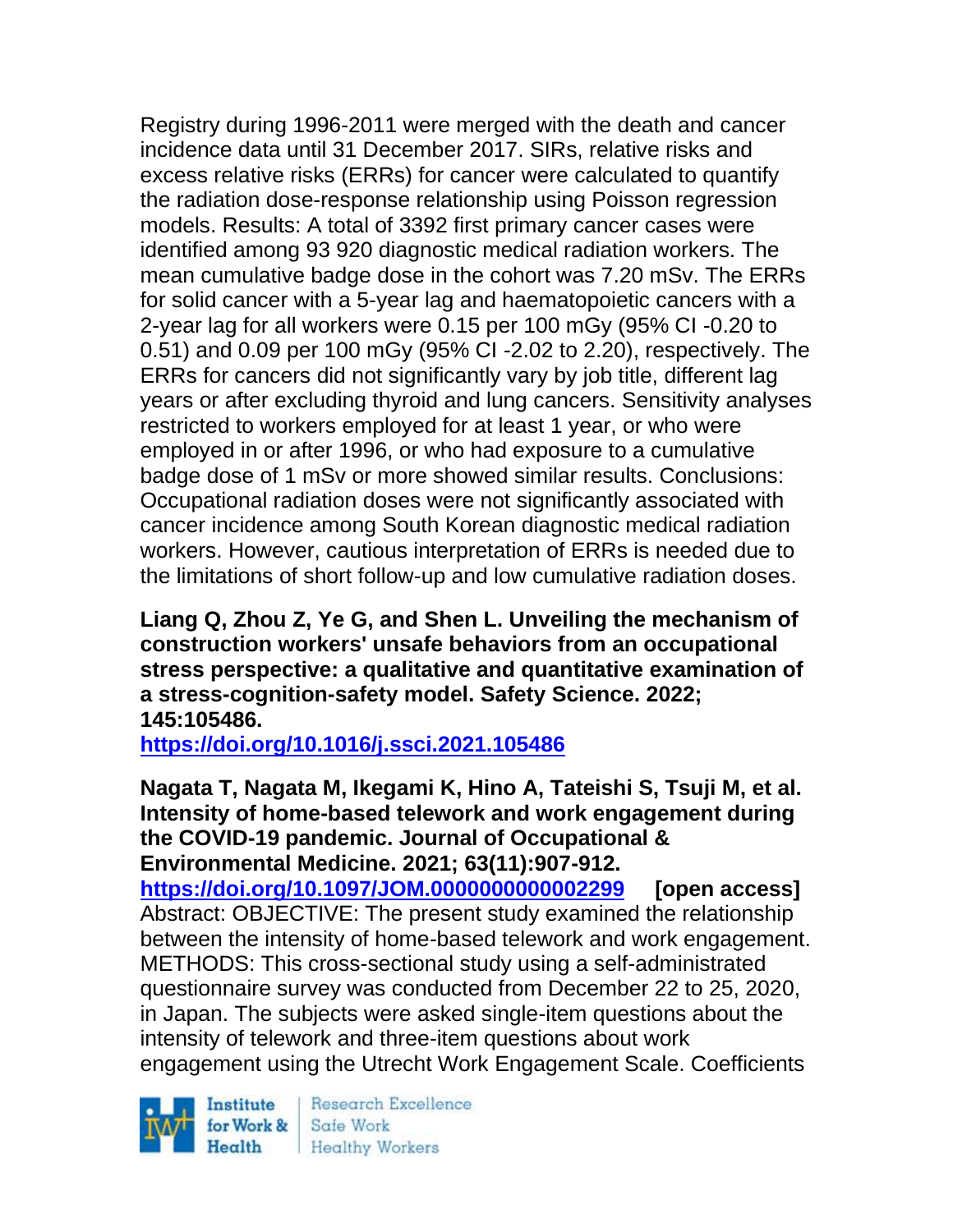were estimated using a multilevel regression model nested by the prefecture of residence and adjusted for covariates. RESULTS: Highintensity (4 or more days per week) telework was not associated with high work engagement for men or women. In contrast, low and moderate intensity (3 days per week to once per month) were associated with high work engagement. The results were consistent when stratified by sex. CONCLUSIONS: Reasonable-intensity telework may have beneficial effects on work engagement

**Ohrnberger J, Segal AB, Forchini G, Miraldo M, Skarp J, Nedjati-Gilani G, et al. The impact of a COVID-19 lockdown on work productivity under good and poor compliance. European Journal of Public Health. 2021; 31(5):1009-1015. <https://doi.org/10.1093/eurpub/ckab138> [open access]** Abstract: BACKGROUND: In response to the COVID-19 pandemic, governments across the globe have imposed strict social distancing measures. Public compliance to such measures is essential for their success, yet the economic consequences of compliance are unknown. This is the first study to analyze the effects of good compliance compared with poor compliance to a COVID-19 suppression strategy (i.e. lockdown) on work productivity. METHODS: We estimate the differences in work productivity comparing a scenario of good compliance with one of poor compliance to the UK government COVID-19 suppression strategy. We use projections of the impact of the UK suppression strategy on mortality and morbidity from an individual-based epidemiological model combined with an economic model representative of the labour force in Wales and England. RESULTS: We find that productivity effects of good compliance significantly exceed those of poor compliance and increase with the duration of the lockdown. After 3 months of the lockdown, work productivity in good compliance is £398.58 million higher compared with that of poor compliance; 75% of the differences is explained by productivity effects due to morbidity and non-health reasons and 25% attributed to avoided losses due to pre-mature mortality. CONCLUSION: Good compliance to social distancing measures exceeds positive economic effects, in addition to health benefits. This is an important finding for current economic and health policy. It highlights the importance to set clear guidelines for

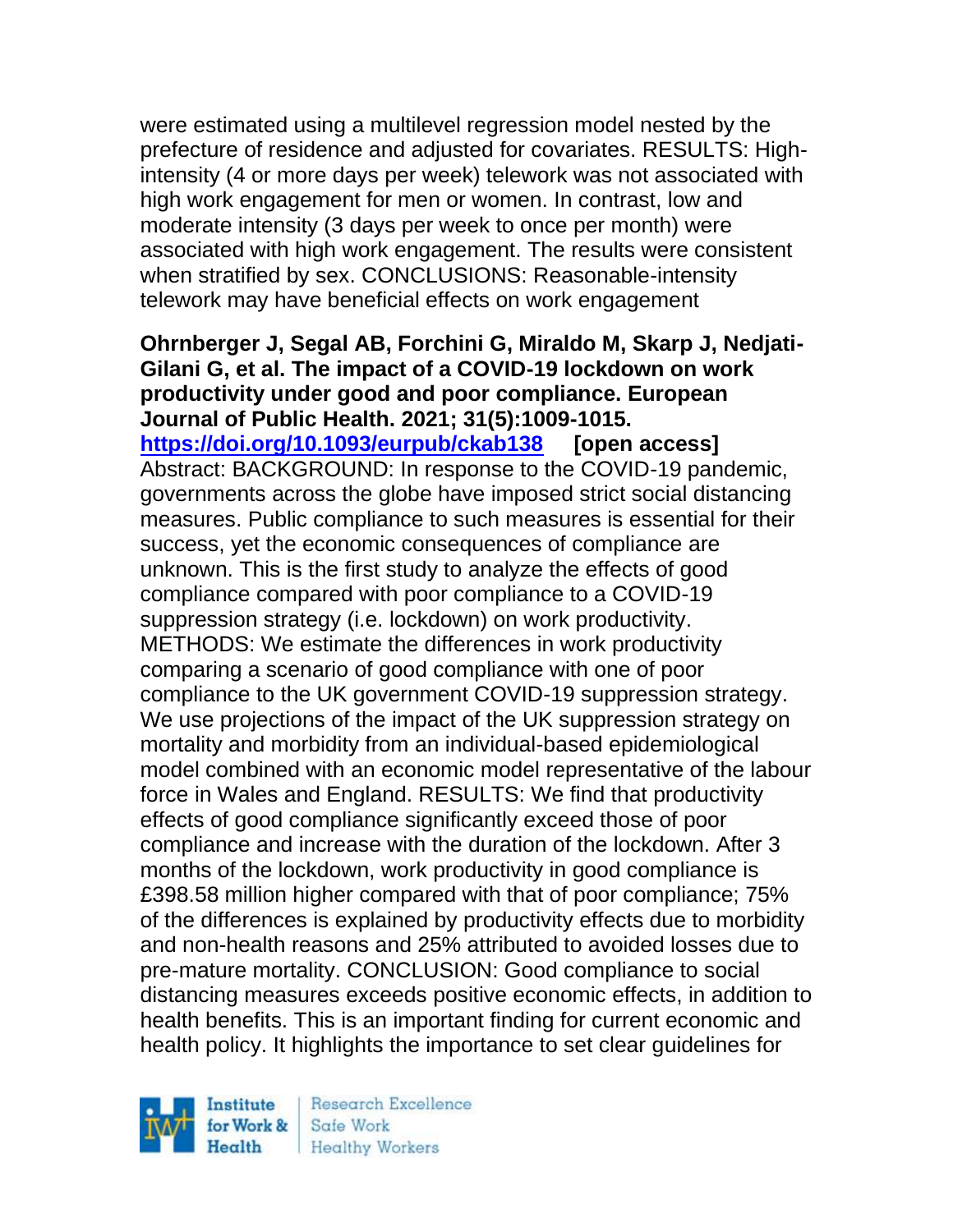the public, to build trust and support for the rules and if necessary, to enforce good compliance to social distancing measures

**Owusu Danso F, Adinyira E, Manu P, Agyekum K, Kwaku Ahadzie D, and Badu E. The mediating influence of local cultures on the relationship between factors of safety risk perception and Risk-Taking behavioural intention of construction site workers. Safety Science. 2022; 145:105490.**

**<https://doi.org/10.1016/j.ssci.2021.105490>** 

**Pink J, Gray NS, O'Connor C, Knowles JR, Simkiss NJ, and Snowden RJ. Psychological distress and resilience in first responders and health care workers during the COVID-19 pandemic. Journal of Occupational and Organizational Psychology. 2021; 94:789-807.** 

**<https://doi.org/10.1111/joop.12364> [open access]** Abstract: During the COVID-19 pandemic, first responders and health care workers faced elevated virus-related risks through prolonged contacts with the public. Research suggests that these workers already experienced lower levels of psychological well-being linked to occupational risks. Thus, the pandemic's impact might have particularly affected mental health in these groups. This paper analysed data from a large-scale Welsh population study  $(N = 12,989)$  from June to July 2020. Levels of psychological distress were compared across various occupations, including police, fire and rescue, and NHS health care workers. Resilience was also indexed, and its role considered as a protective factor for psychological distress. Surprisingly, health care workers reported lower distress levels than the general population. Further, fire and rescue and police groups had lower distress than most groups and significantly higher resilience. Within police officers, higher resilience levels were protective for distress. Fire and rescue workers were half as likely as others to report distress, even accounting for demographic factors and resilience. The findings offer an optimistic view of psychological resilience in these critical occupations. They illustrate potential benefits to one's mental health of playing a crucial societal role during crises and reiterate the importance of enhancing resilience within groups who encounter high-risk situations daily. PRACTITIONER POINTS: Our findings provide evidence that health care workers and

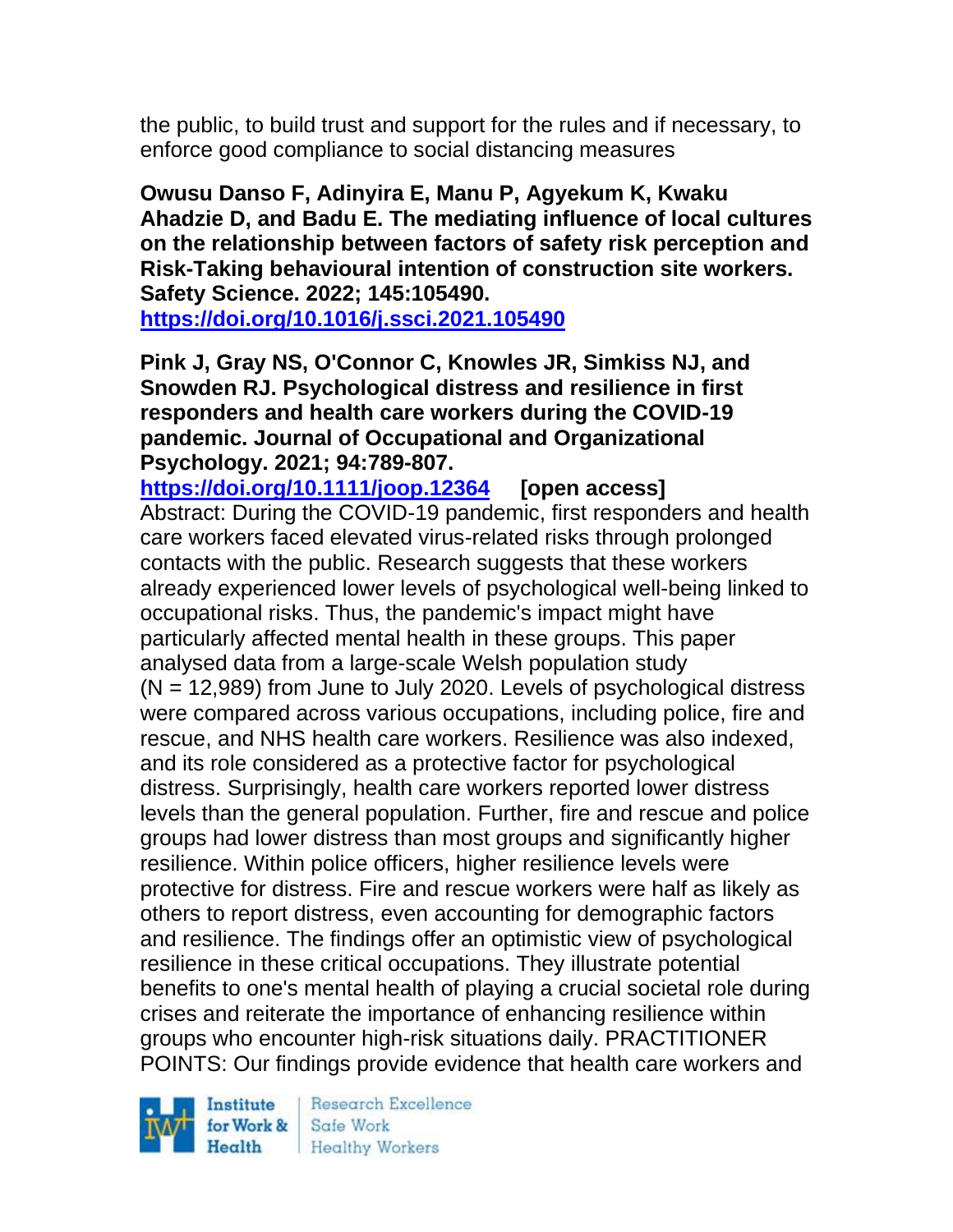first responders showed lower levels of psychological distress than the general population during the first period of lockdown due to the COVID-19 pandemic in the United Kingdom. This may indicate that playing a critical role in society during an episode of crisis, and acting to help others, may be protective of one's own mental health. The research also provides an optimistic view of the psychological resilience of critical first responders and health care workers during a period early on in the COVID-19 pandemic (June-July 2020). This highlights the benefits of fostering resilience in those working within high-risk first responder and health care occupations

**Shi B, He Y, Lee J, Huang Y, and Li Y. Safety climate profiles in remote workers: association with key predictors and outcomes at the team level. Safety Science. 2022; 145:105477. <https://doi.org/10.1016/j.ssci.2021.105477>** 

**Siame S, Bygvraa DA, and Jensen OC. Facilitators and barriers to implementing occupational safety interventions in the fishing industry: a scoping review. Safety Science. 2022; 145:105512. <https://doi.org/10.1016/j.ssci.2021.105512> [open access]** Abstract: Background High fatality rates among fishermen have characterized the fishing industry for decades. Several safety interventions have been implemented, with considerable decline in fatalities in some countries. However, statistics suggest that global rates are still high. In addition, little is known regarding factors that support or hinder the implementation of these interventions. Objective To explore, synthesize and analyze factors influencing the implementation of safety interventions in the fishing industry. Methods In accordance with the scoping review methodology, an extensive search of articles reporting on factors influencing implementation of safety interventions was conducted in PubMed, CINAHL, Embase, Scopus and grey literature. The Social Ecological Model was used as a guiding framework for mapping and analysis of results. Results The search identified 618 articles with 12 meeting the inclusion criteria. The key facilitators included knowledge, management commitment, collaborative practices, supportive policies and enforcement of regulation. The key barriers included low risk perception, lack of time, inadequate skills, cultural and social norms, lack of support, high compliance cost, lack of harmonization of regulations, inadequate

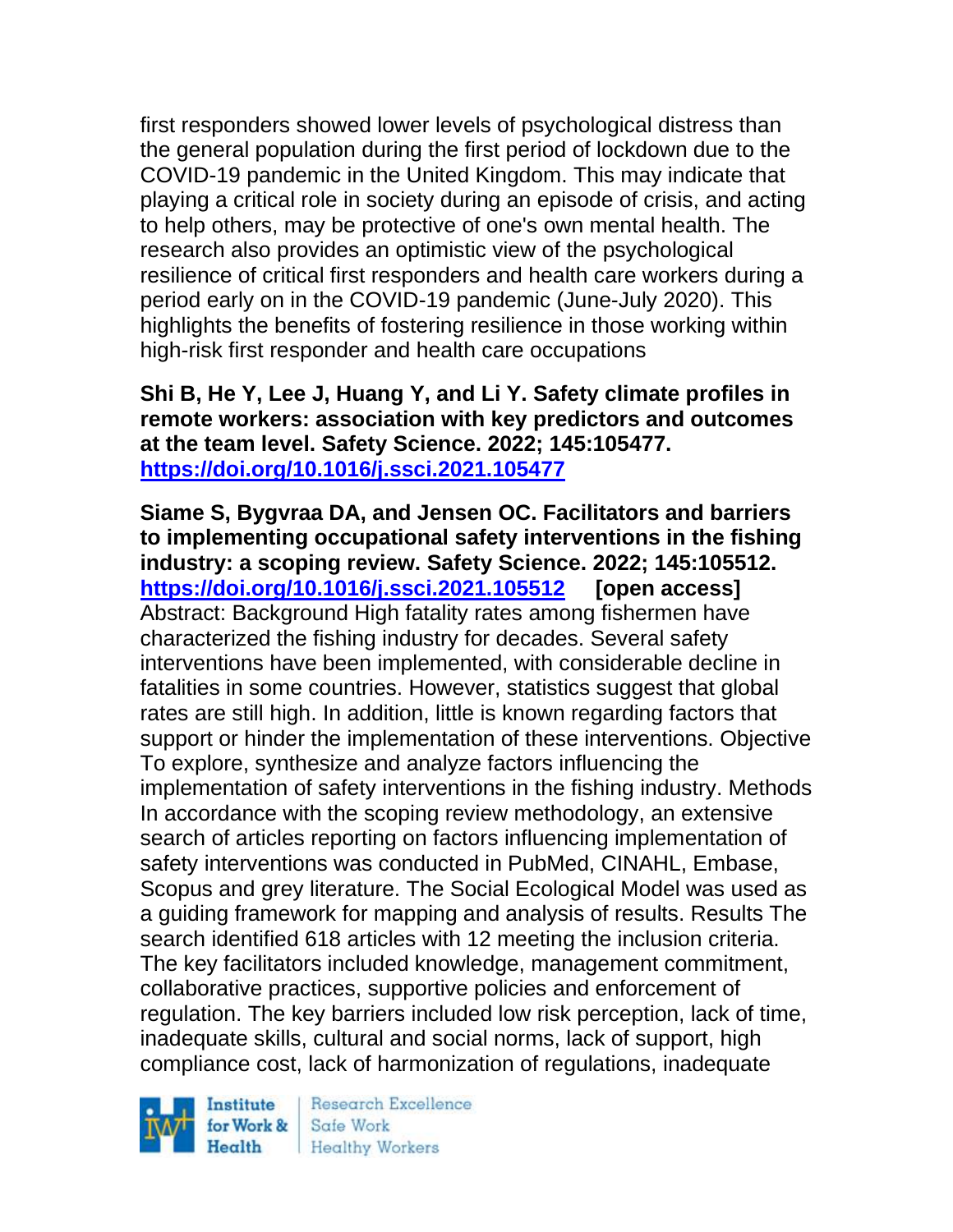enforcement guidelines, lack of funding and weak coordination. Conclusion The review highlighted that there is limited literature on factors affecting the implementation of safety interventions on most of the levels of the Social Ecological Model. There is need for extensive global research to fully understand what enables and impedes the implementation of safety interventions, as lack of attention to exploring these factors will result in non-reduction of fatalities. An effort to meet the UN's 17 global goals for sustainable development in fishing will be impossible. Furthermore, future knowledge translation should focus on the identified facilitators and barriers

### **Unsal N, Weaver G, Bray J, and Bibeau D. A scoping review of economic evaluations of workplace wellness programs. Public Health Reports. 2021; 136(6):671-684.**

## **<https://doi.org/10.1177/0033354920976557>**

Abstract: OBJECTIVE: Debates about the effectiveness of workplace wellness programs (WWPs) call for a review of the evidence for return on investment (ROI) of WWPs. We examined literature on the heterogeneity in methods used in the ROI of WWPs to show how this heterogeneity may affect conclusions and inferences about ROI. METHODS: We conducted a scoping review using systematic review methods and adhered to the Preferred Reporting Items for Systematic Reviews and Meta-Analyses guidelines. We reviewed PubMed, EconLit, Proquest Central, and Scopus databases for published articles. We included articles that (1) were published before December 20, 2019, when our last search was conducted, and (2) met our inclusion criteria that were based on target population, target intervention, evaluation method, and ROI as the main outcome. RESULTS: We identified 47 peer-reviewed articles from the selected databases that met our inclusion criteria. We explored the effect of study characteristics on ROI estimates. Thirty-one articles had ROI measures. Studies with costs of presenteeism had the lowest ROI estimates compared with other cost combinations associated with health care and absenteeism. Studies with components of disease management produced higher ROI than programs with components of wellness. We found a positive relationship between ROI and program length and a negative relationship between ROI and conflict of interest. Evaluations in small companies (<=500 employees) were associated with lower ROI estimates than evaluations in large